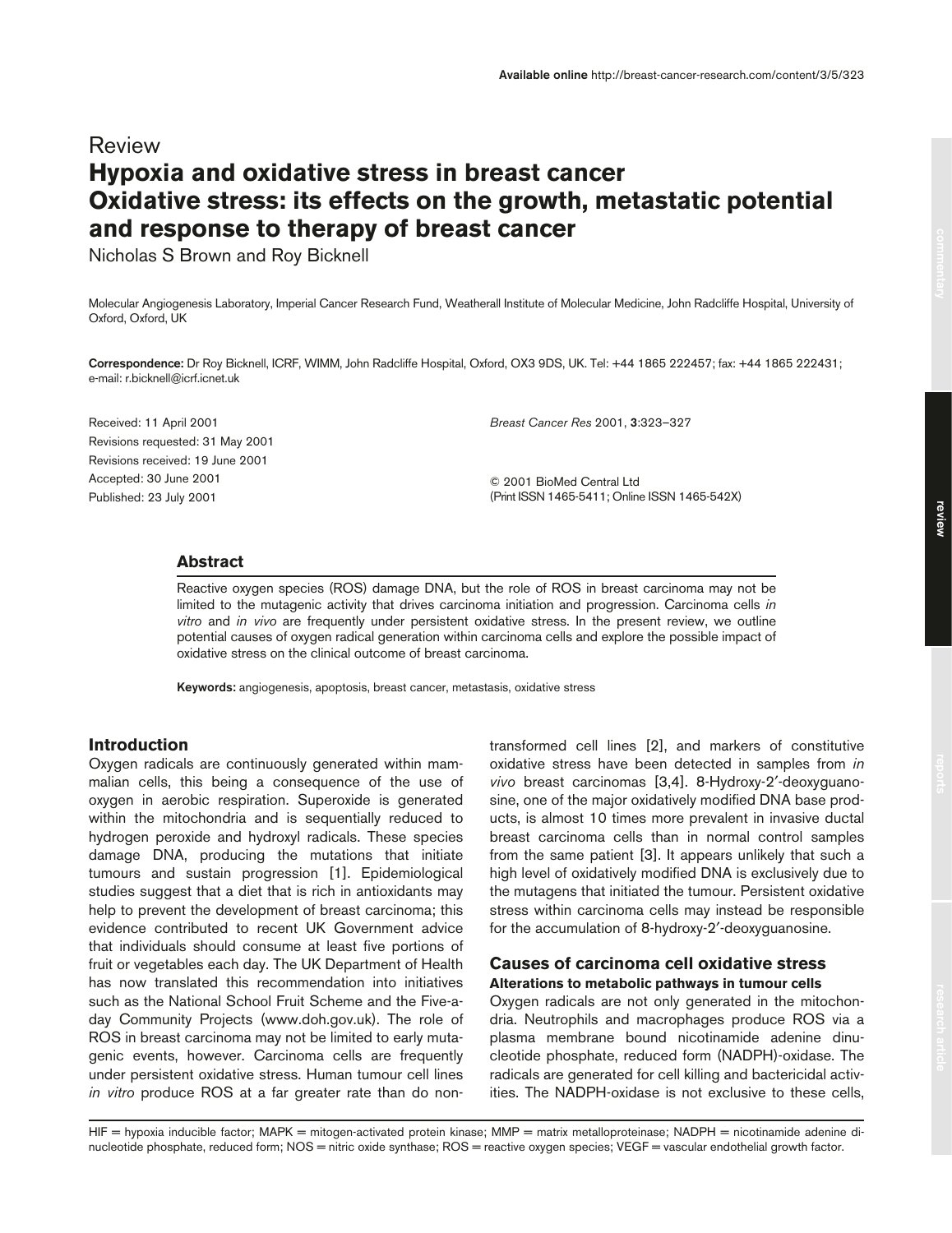however. A panel of human tumour cell lines were shown to produce large quantities of hydrogen peroxide *in vitro* [2]*.* The hydrogen peroxide production was prevented by diphenyleneiodonium, which is an inhibitor of the flavoprotein component of the NADPH-oxidase. Tumour cells may overproduce ROS because the NADPH-oxidase is regulated by the GTPase Rac1, which is itself downstream of the proto-oncogene *Ras* [5].

Carcinoma cell oxidative stress can also be induced by thymidine phosphorylase, an enzyme that is overexpressed in the majority of breast carcinomas. Thymidine phosphorylase catabolizes thymidine to thymine and 2-deoxy-Dribose-1-phosphate; the latter is a very powerful reducing sugar that rapidly glycates proteins, generating oxygen radicals within the carcinoma cell. Thymidine phosphorylase activity has been shown to induce carcinoma cell oxidative stress *in vitro* [6]. The frequent upregulation of thymidine phosphorylase in human breast tumours suggests that this may be an important cause of oxidative stress in breast cancer. Oxidative stress within breast carcinoma may also be caused by a breast specific mechanism, namely the metabolism of oestrogenic hormones by lactoperoxidase. Lactoperoxidase, an enzyme that is produced within the mammary gland, catalyzes the one-electron oxidation of 17β-oestradiol to a reactive phenoxyl radical [7].

The above metabolic changes will elicit carcinoma cell oxidative stress both *in vitro* and *in vivo.* We now consider further mechanisms by which tumour oxidative stress may arise. These, however, are dependent on the *in vivo* setting of the cancer.

#### **An inadequate tumour vascular network**

A breast tumour rapidly outgrows its blood supply, leading to glucose deprivation and hypoxia. Glucose deprivation rapidly induces cellular oxidative stress within the MCF-7 breast carcinoma cell line, although it does not cause oxidative stress in nontransformed cell lines [8,9]. This may be because glucose deprivation depletes intracellular pyruvate within the breast carcinoma cell, preventing the decomposition of endogenous oxygen radicals [8].

Breast carcinomas usually support their growth by stimulating blood vessel development (angiogenesis). Blood flow within these new vessels is often chaotic, causing periods of hypoxia followed by reperfusion. Reperfusion after myocardial infarction or cerebral ischaemia is known to cause the generation of ROS. Oxygen radical production during reperfusion may therefore be a cause of oxidative stress within breast carcinomas.

## **Macrophage infiltration of the tumour**

Breast tumours are frequently infiltrated by large numbers of macrophages. These may contribute to carcinoma cell oxidative stress, as tumour-associated macrophages have been shown to deliver a sublethal oxidative stress to murine mammary tumour cells [10]. This may be due to oxygen radical production by the macrophages. In addition, tumour necrosis factor- $\alpha$  is secreted by tumourassociated macrophages, and is known to induce cellular oxidative stress [11].

#### **Therapeutic interventions**

Some anticancer therapies may add to the oxidative stress within breast carcinomas. The chemotherapeutic agents doxorubicin, mitomycin C, etoposide and cisplatin are superoxide generating agents [12]. Radiotherapy and photodynamic therapy generate oxygen radicals within the carcinoma cell. The antioestrogen tamoxifen, increasingly used alongside other breast cancer therapies, has also been shown to induce oxidative stress within carcinoma cells *in vitro* [13]*.*

## **Consequences of carcinoma cell oxidative stress**

## **Increased mutation rate and accelerated tumour progression**

As previously noted, oxygen radicals are powerful DNA damaging agents. ROS cause strand breaks, alterations in guanine and thymine bases, and sister chromatid exchanges [1]. This may inactivate additional tumour suppressor genes within tumour cells, or further increase expression of proto-oncogenes. Genetic instability due to persistent carcinoma cell oxidative stress will therefore increase the malignant potential of the tumour [2].

#### **Activation of growth-promoting signalling pathways**

Sublethal oxidative stress promotes cell proliferation *in vitro*, with both superoxide and hydrogen peroxide stimulating growth [14]. Proliferation in response to hydrogen peroxide may be due to the activation of mitogen-activated protein kinases (MAPKs). HeLa cells treated with hydrogen peroxide undergo a sustained activation of all three MAPK pathways [15]: extracellular signal related protein kinase; c-Jun amino-terminal kinase/stress-activated protein kinase; and p38. Hyperphosphorylation of c-Jun by oxidative stress activates activator protein-1 in MCF-7 breast carcinoma cells, a response that stimulates proliferation [16], and multidrug-resistant human breast carcinoma cells rapidly activate extracellular signal related protein kinase-2 when stressed by glucose deprivation [9]. In addition, ROS may trigger mitosis via MAPK independent mechanisms. Oncogenic *Ras* causes ROS production by activating Rac1 and the NADPH-oxidase. In *Ras*-transformed human fibroblasts, ROS drive cell cycle progression without the activation of MAPK pathways [17].

## **Adaptation to oxidative stress, resulting in increased resistance to therapy**

Severe oxidative stress leads to apoptosis. Conversely, persistent oxidative stress at sublethal levels may cause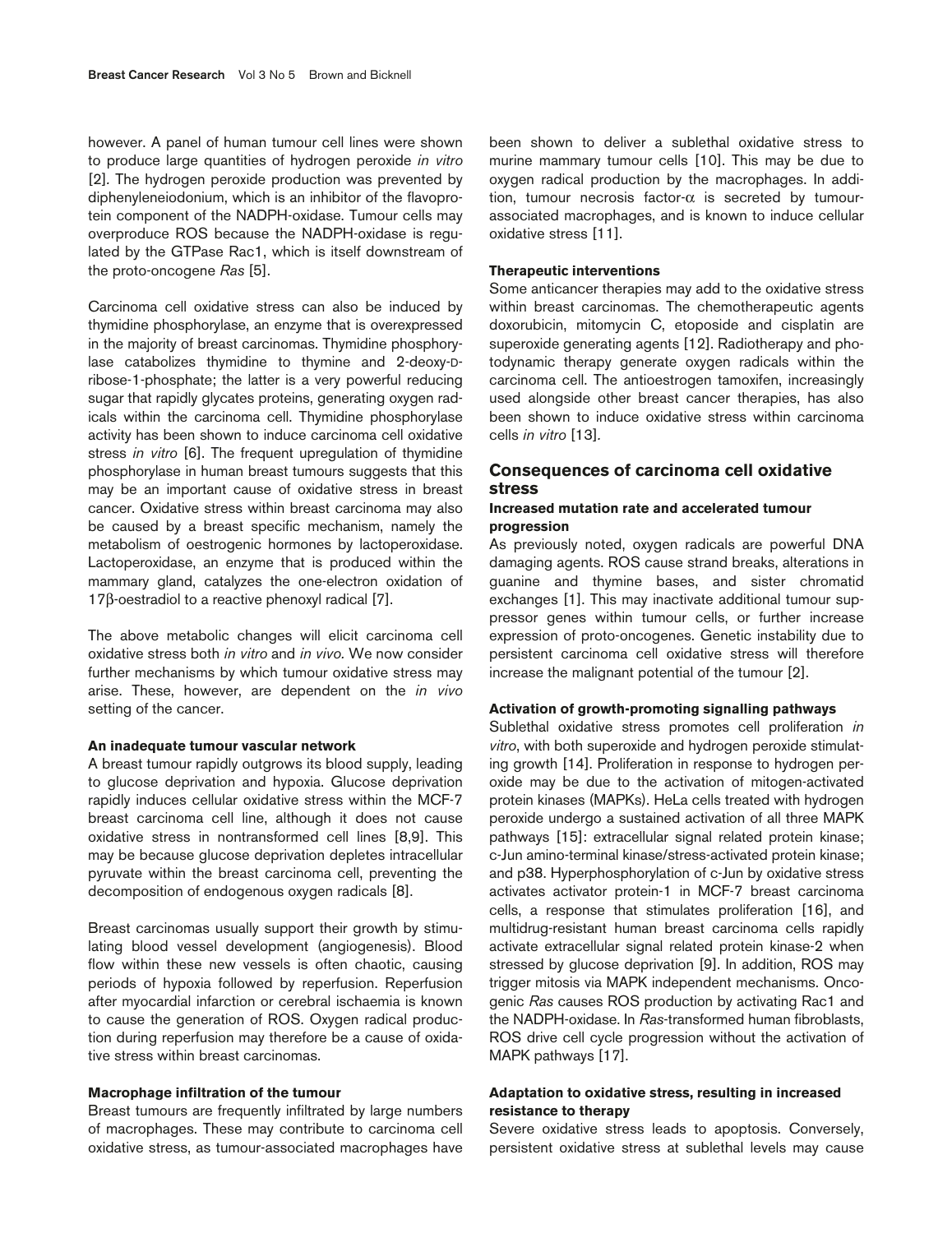resistance to apoptosis. The induction of programmed cell death by ROS is dependent on p53 in both mouse and human cell lines [18]. Constitutive oxidative stress within breast carcinoma cells may therefore accelerate the selection of p53 knockout tumour cell clones, which have an apoptosis resistant phenotype. Persistent oxidative stress may also cause adaptive responses within the tumour cell that confer resistance to apoptosis. The antioxidant thiols thioredoxin and metallothionein are rapidly upregulated in response to oxidative stress [12,19], and the antioxidants malondialdehyde, superoxide dismutase, glutathione peroxidase and catalase show increased expression or activity in breast tumour tissue as compared with normal controls [4]. An upregulation of anti-ROS defences in cancer cells may explain why tumour cell lines *in vitro* are extremely resistant to cytolysis by hydrogen peroxide [20]. In addition, antiapoptotic Akt (protein kinase B) is activated by hydrogen peroxide [21].

An antiapoptotic response to chronic oxidative stress may have severe implications for anticancer therapy. As outlined above, radiotherapy, photodynamic therapy and many chemotherapies generate oxygen radicals. Their antitumour activity is to a degree dependent on the induction of tumour cell apoptosis in response to oxidative stress and oxygen radical induced DNA damage [12]. Persistent oxidative stress within carcinoma cells may therefore cause resistance to therapy. Oxygen radicals might also increase drug resistance by increasing carcinoma cell expression of P-glycoprotein, the multidrug-resistance efflux pump [22].

#### **Increased blood supply to tumour cells**

Oxygen radicals increase tumour cell production of the angiogenic factors IL-8 and vascular endothelial growth factor (VEGF) [6]. Tumour cell oxidative stress also promotes secretion of the matrix metalloproteinase-1 (MMP-1), a collagenase that aids vessel growth within the tumour microenvironment [6]. Oxidative stress can therefore cause angiogenesis within breast carcinoma. Hypoxia and oxidative stress may be found together within the tumour, and VEGF production within oxidatively stressed breast carcinomas may be augmented by synergy between oxygen radicals and tumour hypoxia. Levels of the hypoxia inducible factor-1 (HIF-1) may be increased by oxygen radicals [23,24], implying that oxidatively stressed carcinoma cells might show increased HIF-1 induction during hypoxia and therefore produce more VEGF (Fig. 1).

Oxidative stress may also increase the blood supply to breast carcinoma by triggering vasodilatation. Hydrogen peroxide induces inducible nitric oxide synthase (NOS) in cytokine stimulated rat pleural mesothelial cells [25], raising the possibility that oxidatively stressed breast tumour cells might show increased expression of inducible NOS. The nitric oxide produced would activate cGMP within nearby smooth muscle cells, leading to vasodilata**Figure 1**



Oxygen radicals and oxygen insufficiency (hypoxia) co-operatively promote tumour angiogenesis. Breast carcinomas frequently outgrow their blood supply, leading to oxygen insufficiency (hypoxia) within the tumour. Hypoxia causes necrosis, and DNA is subsequently degraded to its constituent bases. Any thymidine released is catabolized by thymidine phosphorylase, an enzyme that is frequently overexpressed within breast carcinomas. Thymidine phosphorylase activity causes oxygen radical production, as described by Brown *et al* [6]. Reoxygenation of the tumour after hypoxia will drive additional oxygen radical formation. Breast tumours are also oxidatively stressed by nonhypoxic mechanisms, such as glucose deprivation, metabolic alterations and macrophage infiltration. Hypoxia causes the accumulation of the transcription factor HIF-1, which promotes transcription of the angiogenic factor VEGF. HIF-1 levels may also be increased by oxygen radicals. In addition, oxygen radicals increase production of the angiogenic factors VEGF and IL-8 via HIF-1 independent mechanisms.

tion. Vasodilatation could also be triggered by carbon monoxide, because oxidative stress powerfully induces heme oxygenase-1 [6], which degrades heme to biliverdin and carbon monoxide. Carbon monoxide, like nitric oxide, activates cGMP.

#### **Increased risk of metastasis**

Blood vessel growth within the breast tumour microenvironment increases the risk of blood-borne metastasis. Angiogenesis may also promote lymphatic dissemination, a common occurrence in breast carcinoma, by elevating tumour interstitial pressure. These are not the only mechanisms by which oxidative stress can aid tumour spread, however. Oxygen radicals may also augment tumour cell migration, increasing the risk of invasion and metastasis. The p38 MAPK is activated by oxidative stress [15], and the phosphorylation of heat shock protein-27 by p38 MAPK has been shown to induce changes in actin dynamics [26]. Phosphorylated heat shock protein-27 promotes the migration of MDA-MB-231 breast cancer cells on laminin-5 *in vitro* [27]. As noted earlier, Rac1 can activate the NADPH-oxidase in tumour cells, causing superoxide production. ROS have been shown to mediate the role of Rac1 in actin cytoskeleton reorganization [28].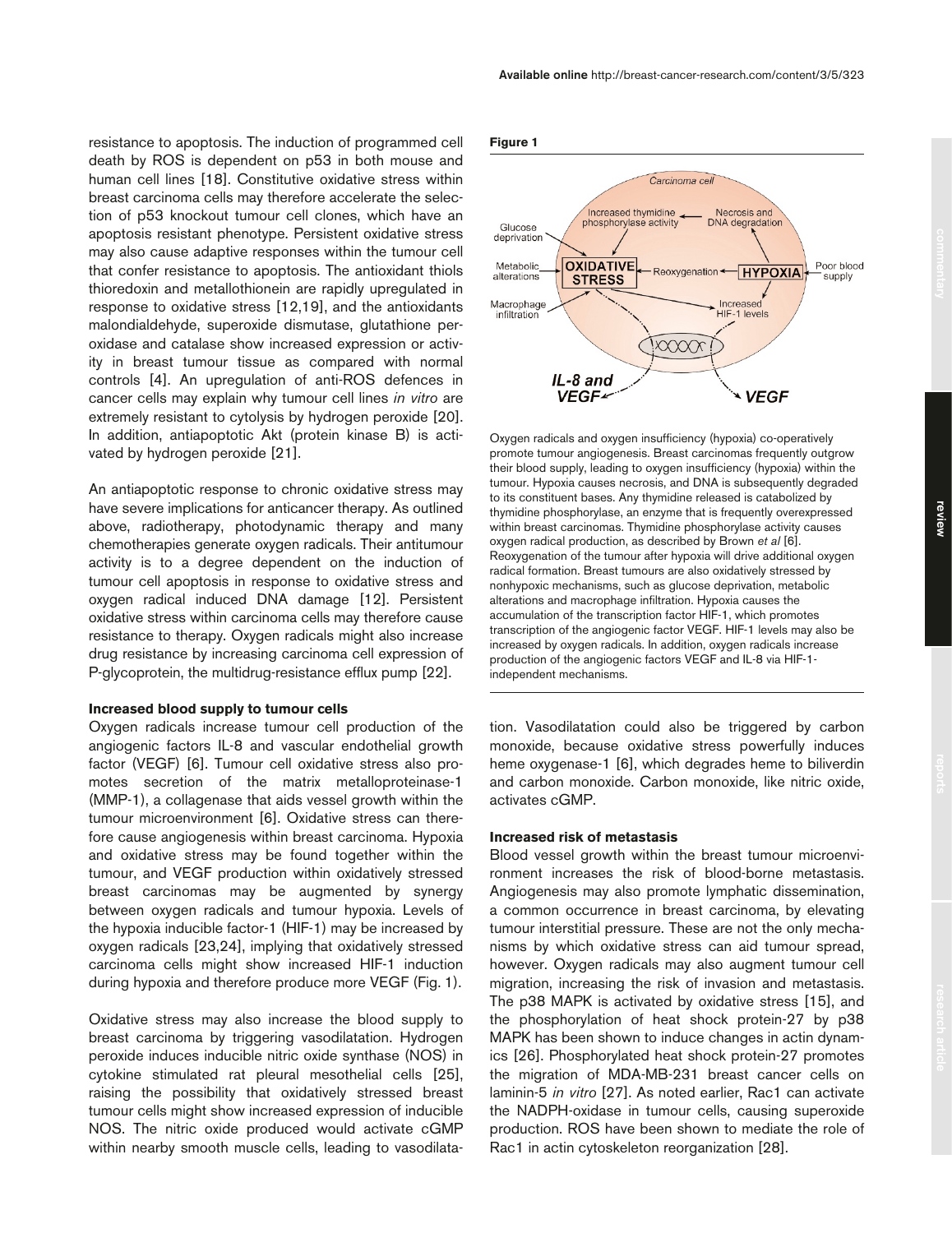Oxidative stress within breast tumours may also facilitate invasion and metastasis by activating MMPs and inhibiting antiproteases. MMP-2 is a gelatinase that is believed to play a major role in breast cancer invasion and metastasis. High levels of MMP-2 correlate with poor prognosis in breast cancer patients [29] and active MMP-2 is detected more frequently in malignant than in benign breast tumours. ROS have been shown to activate MMP-2, possibly by the reaction of oxygen radicals with thiol groups within MMP-2 [30]. Protease inhibitors, such as  $\alpha_1$ -proteinase inhibitor and plasminogen activator inhibitor, may be inactivated by oxidation of methionine residues at their active sites [31]. This facilitates the activity of various proteases, increasing invasion and the likelihood of metastasis. For example, plasminogen activator is believed to play a role in metastasis [2].

Murine mammary carcinoma cells that are exposed to sublethal oxidative stress exhibit decreased attachment to immobilized laminin and fibronectin [10]. Reduced tumour cell adhesion to basement membrane components increases the probability that the cells will detach and enter the blood vessels or lymphatic system. In addition, treatment of these cells with hydrogen peroxide, before intravenous injection into mice, enhanced lung metastasis formation. This implies that oxidative stress may aid the seeding of metastatic tumour cells [10]. Finally, ROS within the tumour microenvironment may promote metastasis by increasing vascular permeability, either by direct damage to endothelial cells or by the upregulation of inducible NOS and heme oxygenase-1 previously proposed.

#### **Conclusion**

Carcinoma cells synthesize ROS at an elevated rate *in vitro*, and many tumours *in vivo* appear to be under persistent oxidative stress. The present review outlines potential causes of carcinoma cell oxidative stress *in vitro* and *in vivo*, and summarizes mechanisms by which oxygen radicals may affect the outcome of breast cancer. Future experiments will reveal the extent to which oxidative stress influences the prognosis of breast carcinoma. If oxygen radicals do lead to a poorer prognosis, then antioxidants may be of therapeutic value. This is an exciting possibility, because antioxidants are drugs of low toxicity. Evidence from other tumour types suggests that antioxidants may indeed be of use against breast cancer. For example, transfection of human melanoma cells with cDNA encoding the antioxidant enzyme manganese superoxide dismutase suppressed their malignant phenotype. The cells lost their ability to form colonies on soft agar, and no longer formed tumours in nude mice [32].

#### **References**

1. Wiseman H, Halliwell B: **Damage to DNA by reactive oxygen and nitrogen species: role in inflammatory disease and progression to cancer.** *Biochem J* 1996, **313**:17-29.

- Szatrowski TP, Nathan CF: Production of large amounts of **hydrogen peroxide by human tumor cells.** *Cancer Res* 1991, **51**:794-798.
- 3. Toyokuni S, Okamoto K, Yodoi J, Hiai H: **Persistent oxidative stress in cancer.** *FEBS Lett* 1995, **358**:1-3.
- 4. Portakal O, Ozkaya O, Erden Inal M, Bozan B, Kosan M, Sayek I: **Coenzyme Q10 concentrations and antioxidant status in tissues of breast cancer patients.** *Clin Biochem* 2000, **33**:279- 284.
- 5. Sundaresan M, Yu Z-X, Ferrans VJ, Sulciner DJ, Gutkind JS, Irani K, Goldschmidt-Clermont PJ, Finkel T: **Regulation of reactiveoxygen-species generation in fibroblasts by Rac1.** *Biochem J* **318**:379-382.
- 6. Brown NS, Jones A, Fujiyama C, Harris AL, Bicknell R: **Thymidine phosphorylase induces carcinoma cell oxidative stress and promotes secretion of angiogenic factors.** *Cancer Res* 2000, **60**:6298-6302.
- 7. Sipe HJ Jr, Jordan SJ, Hanna PM, Mason RP: **The metabolism of 17 beta-estradiol by lactoperoxidase: a possible source of oxidative stress in breast cancer.** *Carcinogenesis* 1994, **15**: 2637-2643.
- 8. Spitz DR, Sim JE, Ridnour LA, Galoforo SS, Lee YJ: **Glucose deprivation-induced oxidative stress in human tumor cells. A fundamental defect in metabolism?** *Ann N Y Acad Sci* 2000, **899**:349-362.
- 9. Lee YJ, Galoforo SS, Berns CM, Chen JC, Davis BH, Sim JE, Corry PM, Spitz DR: **Glucose deprivation-induced cytotoxicity and alterations in mitogen-activated protein kinase activation are mediated by oxidative stress in multidrug-resistant human breast carcinoma cells.** *J Biol Chem* 1998, **273**:5294- 5299.
- 10. Kundu N, Zhang S, Fulton AM: **Sublethal oxidative stress inhibits tumor cell adhesion and enhances experimental metastasis of murine mammary carcinoma.** *Clin Exp Metastasis* 1995, **13**:16-22.
- 11. Fulton AM, Chong YC: **The role of macrophage-derived TNF**α **in the induction of sublethal tumor cell DNA damage.** *Carcinogenesis* 1992, **13**:77-81.
- 12. Yokomizo A, Ono M, Nanri H, Makino Y, Ohga T, Wada M, Okamoto T, Yodoi J, Kuwano M, Kohno K: **Cellular levels of thioredoxin associated with drug sensitivity to cisplatin, mitomycin C, doxorubicin, and etoposide.** *Cancer Res* 1995, **55**: 4293-4296.
- 13. Ferlini C, Scambia G, Marone M, Distefano M, Gaggini C, Ferrandina G, Fattorossi A, Isola G, Benedetti Panici P, Mancuso S: **Tamoxifen induces oxidative stress and apoptosis in oestrogen receptor-negative human cancer cell lines.** *Br J Cancer* 1999, **79**:257-263.
- 14. Burdon RH: **Superoxide and hydrogen peroxide in relation to mammalian cell proliferation.** *Free Radic Biol Med* 1995, **18**: 775-794.
- 15. Wang X, Martindale JL, Liu Y, Holbrook NJ: **The cellular response to oxidative stress: influences of mitogen-activated protein kinase signalling pathways on cell survival.** *Biochem J* 1998, **333**:291-300.
- 16. Schiff R, Reddy P, Ahotupa M, Coronado-Heinsohn E, Grim M, Hilsenbeck SG, Lawrence R, Deneke S, Herrera R, Chamness GC, Fuqua SA, Brown PH, Osborne CK: **Oxidative stress and AP-1 activity in tamoxifen-resistant breast tumors in vivo.** *J Natl Cancer Inst* 2000, **92**:1926-1934.
- 17. Irani K, Xia Y, Zweier JL, Sollott SJ, Der CJ, Fearon ER, Sundaresan M, Finkel T, Goldschmidt-Clermont PJ: **Mitogenic signaling mediated by oxidants in Ras-transformed fibroblasts.** *Science* 1997, **275**:1649-1652.
- 18. Yin Y, Solomon G, Deng C, Barrett JC: **Differential regulation of p21 by p53 and Rb in cellular response to oxidative stress.** *Mol Carcinog* 1999, **24**:15-24.
- 19. Lazo JS, Kuo SM, Woo ES, Pitt BR: **The protein thiol metallothionein as an antioxidant and protectant against antineoplastic drugs.** *Chem Biol Interact* 1998, **111-112**:255-262.
- 20. O'Donnell-Tormey J, DeBoer CJ, Nathan CF: **Resistance of human tumor cells in vitro to oxidative cytolysis.** *J Clin Invest* 1985, **76**:80-86.
- 21. Shaw M, Cohen P, Alessi DR: **The activation of protein kinase B** by H<sub>2</sub>O<sub>2</sub> or heat shock is mediated by phosphoinositide 3**kinase and not by mitogen-activated protein kinase-activated protein kinase-2.** *Biochem J* 1998, **336**:241-246.